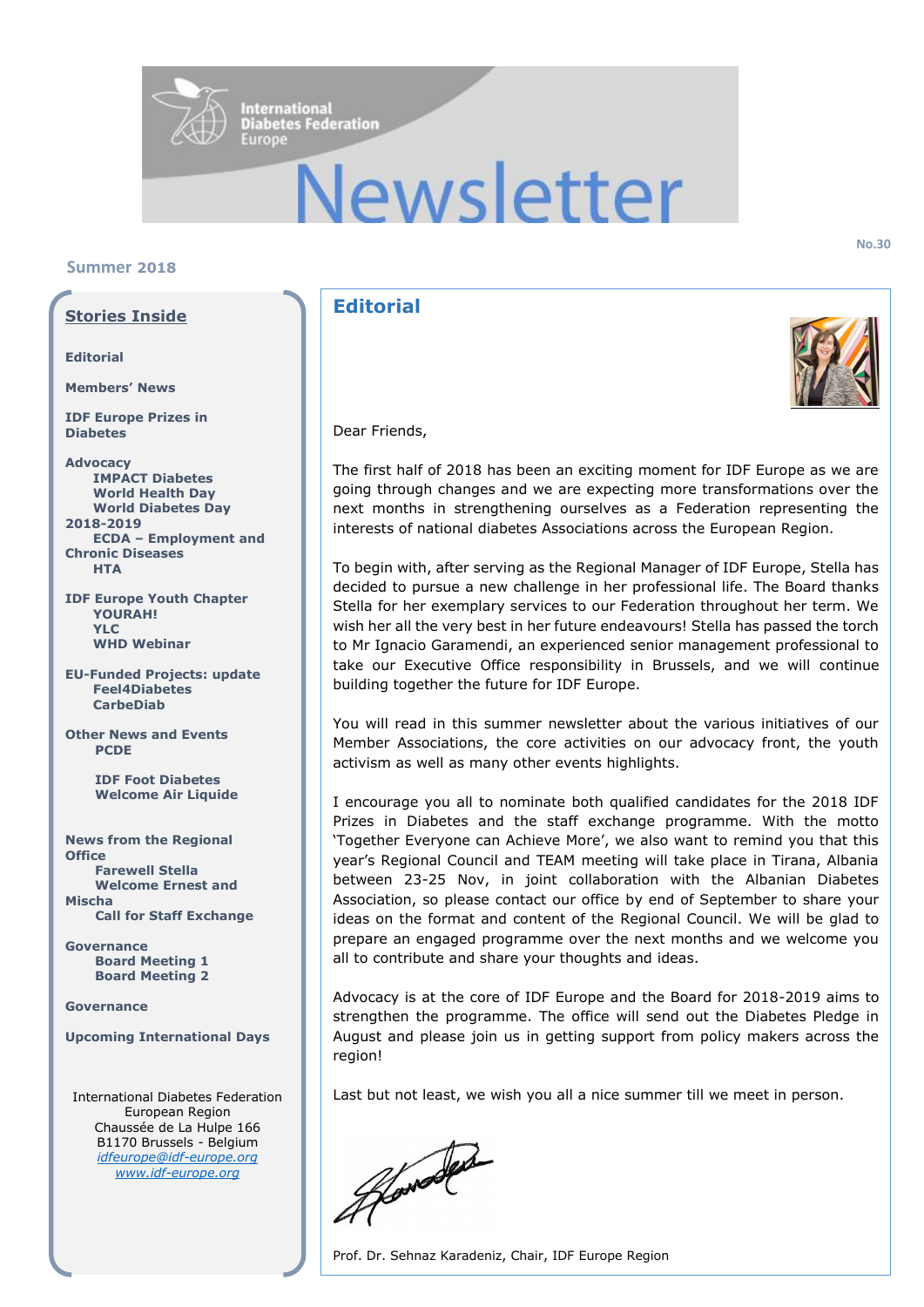# **MEMBERS' NEWS**



Under the motto "Pregnancy with diabetes - mission possible", the Bulgarian Diabetes Association (BAD) organised on 24 March in Sofia an event for young women with diabetes. A first of its kind, promotional documentary video was screened at the event. The video was produced by BAD with a goal to address different aspects of the process of pre-pregnancy control, follow-up control and support, as well as psychological support.

This was the second event organised by BAD in the series of "Life with Diabetes - meet the expert "initiative . The video interviews of Bulgarian medical doctors put together by the BAD project was aimed at raising awareness among diabetic women, in achieving optimal health conditions for the mother and child during pregnancy.

Based on a survey conducted in 2017, diabetic women and girls were questioned about individual, most important topics while planning pregnancy:

Pregnancy planning, risk of a pregnancy with diabetes, diabetic complications, quality control, nutrition, physical activity, psychological counselling and social life.

The responses obtained through interviews with healthcare professionals aim to define the minimum standard requirements and basic recommendations for diabetic women, aiming for a successful pregnancy and delivering to a healthy child.

After the film, an informal discussion commenced, where young women directed their questions towards Prof. Dr Maya Konstantinova – paediatric endocrinologist, lecturer at Sofia University, Prof. Dr Silvi Georgiev - Anaesthesiology and intensive care specialist, Dr Maria Atanasova – Obstetrician Gynaecologist monitor for diabetic pregnants in the Department of Foetal Medical care, and Ms Silva Milcheva – clinical psychologist.

Ms Sandra Bršeć Rochich, member of the IDF Europe Board and Special Guest, travelled eight hundred kilometres to attend and to have "girls talk" with participants of the event.

At the end of the event, organisers were in for a pleasant surprise - a lottery with awards - interesting inspirational books.

**CYPRUS**

#### **CYPRUS DIABETIC ASSOCIATION**

Since the beginning of 2018, the Cyprus Diabetic Association (CDA) helped 50 families with type 2 diabetes and 12 families with children type 1 diabetes. They have also planned an annual excursion for type 2 members on 17 May to the east part of the island with a full day program to three monasteries, coffee to a farm house, lunch to a fish restaurant by the sea. Their Seminar about new methods in controlling Diabetes took place on 9 June under the Auspices of the Minister of health and speakers from both Endocrinology and Diabetes Society members. Guest speakers included two Professors from Greece.

**GREECE**

#### **ASSOCIATION PARENTS OF CHILDREN AND YOUNG ADULTS WITH DIABETES, THESSALONIKI, GREECE (ELODI)**



ELODI has a very active spring time and organised a number of activities in the first quarter of 2018. The first event was a party for the cutting of the New Year's Cake on 11 February, at the piano- restaurant- live music "Divelia" in Oreokastro, Thessaloniki. The event was quite successful, with the presence of many members and friends of the

association. Low-glycemic load food as well as special gluten-free food were served for people suffering from both diabetes and celiac disease (the cake was glutenfree and also had low glycemic load). Funding raised went to the publication of the "Textbook for the School Nurse management of Diabetes type 1 at school", a new project. The members of our association, both children.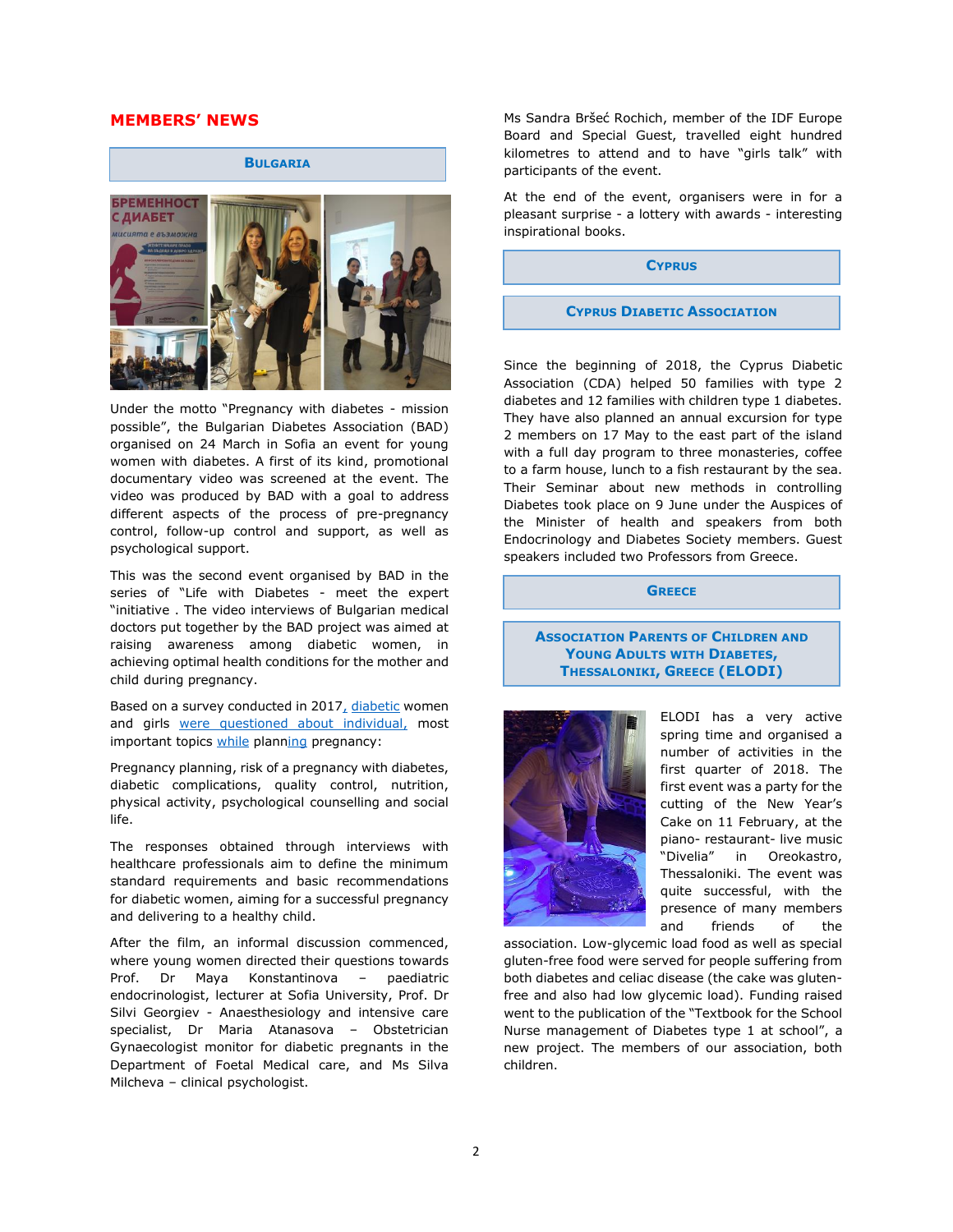And on 11 March, together with the Diabetes Association of Ptolemaida "Sweet Ride", ELODI co-hosted an educational



seminar for school nurses management of diabetes type 1 at school in Kozani, under the auspices of the Prefecture of Western Macedonia.

The main speakers were Dr. Assimina Galli-Tsinopoulou, Associate Professor of Pediatrics - Pediatric Endocrinology of Aristotle University of Thessaloniki and Mrs Efi Efstratiou Dietitian of the Diabetic centre of the 4th University Pediatrics Clinic of A.U.T., in G.H. Papageorgiou. Representatives of the local authorities addressed the audience and the local TV channel interviewed the speakers.

Last but not least, the association held an one-day conference on Diabetes Type 1 at G.H.Ippokratio. The elections for the new board also took place on the same day. ELODI's new president, Mrs Theofaneia Tsachalina addressed the audience and the former secretary Mr Nicholaos Bafas presented the activities of our association during the past two years. Topics discussed in the conference included state-of-the-art technology for T1D, the role of intra-marital relations when a child is diagnosed with T1D and information for disability certification.

#### **RUSSIA**

#### **MOSCOW DIABETES ASSOCIATION**

At the XVI Summit of the leaders of the Eastern European Diabetes Association "Unity for Good", which was held on May 25-27, 2018, (Chisinau, Republic of Moldova), the Moscow Diabetes Association presented the information and training mobile application of Хeshka in the field of diabetes management. Хeshka is intended for people with diabetes, especially for children and their parents.

The Moscow Diabetes Association is constantly looking for new forms of training in diabetes management, so the mobile application of Хeshka appeared. The initiator and the main developer of the application was the MDA Board member of Vasily Gustov in partnership with DiLife-Technology and with the support of Rosh Diabetes Kea Rus. The main functions of the application include the are:

anxious warning in the event of hypoglycaemia and education on self-management of hypoglycaemia.

In addition, for the users of the mobile application on social networks in the vk.com/xe\_club group, a "Club of active people with diabetes" was created, where the functions of the application, news about gadgets that help a full life with diabetes, sports and active life with diabetes and much more.

In continuation of this subject, a pilot project was developed DIAQuest, an interactive mobile game that was tested in May 2018 in Svetlogorsk, Kaliningrad region. Thirty people, breaking into three teams, were looking for plaques with QR codes, in which 60 questions about diabetes and ways to manage it were encrypted. The tablets were located in a certain order on the territory of the city center and therefore the teams were given route maps, the captains not only laid the route, but were also responsible for sending the answers to the jury members: after the team meetings they had to quickly send the message with the selected options to the WhatsApp chat . Members of the jury took into account not only the number of correct answers, but also how quickly the team was able to mobilize and make a decision.

MDA thanks all who helped them make their plans and they are always open for cooperation.

#### **TURKEY**

#### **TURKISH DIABETES ASSOCIATION**

#### "**Year of Diabetic Foot Awareness**"



Every year, approximately 20,000 people in Turkey lose their feet because of diabetes. Therefore, the Turkish Diabetes

Association (TDA) announced 2018 as the "Year of Diabetic Foot Awareness". TDA started their first project in March with the "Health to your Foot!" campaign. The Turkish Amputee Football Team won the EuroCup Championship in 2017 and Osman Çakmak, Captain of Turkish National Amputee Football team was the face of the campaign. The movie was shared on social media and garnered huge response from the public. The main message of the project was to create awareness for prevention of diabetic foot ulcers through education and appropriate medication. To watch the movie, visit http://www.turkdiab.org/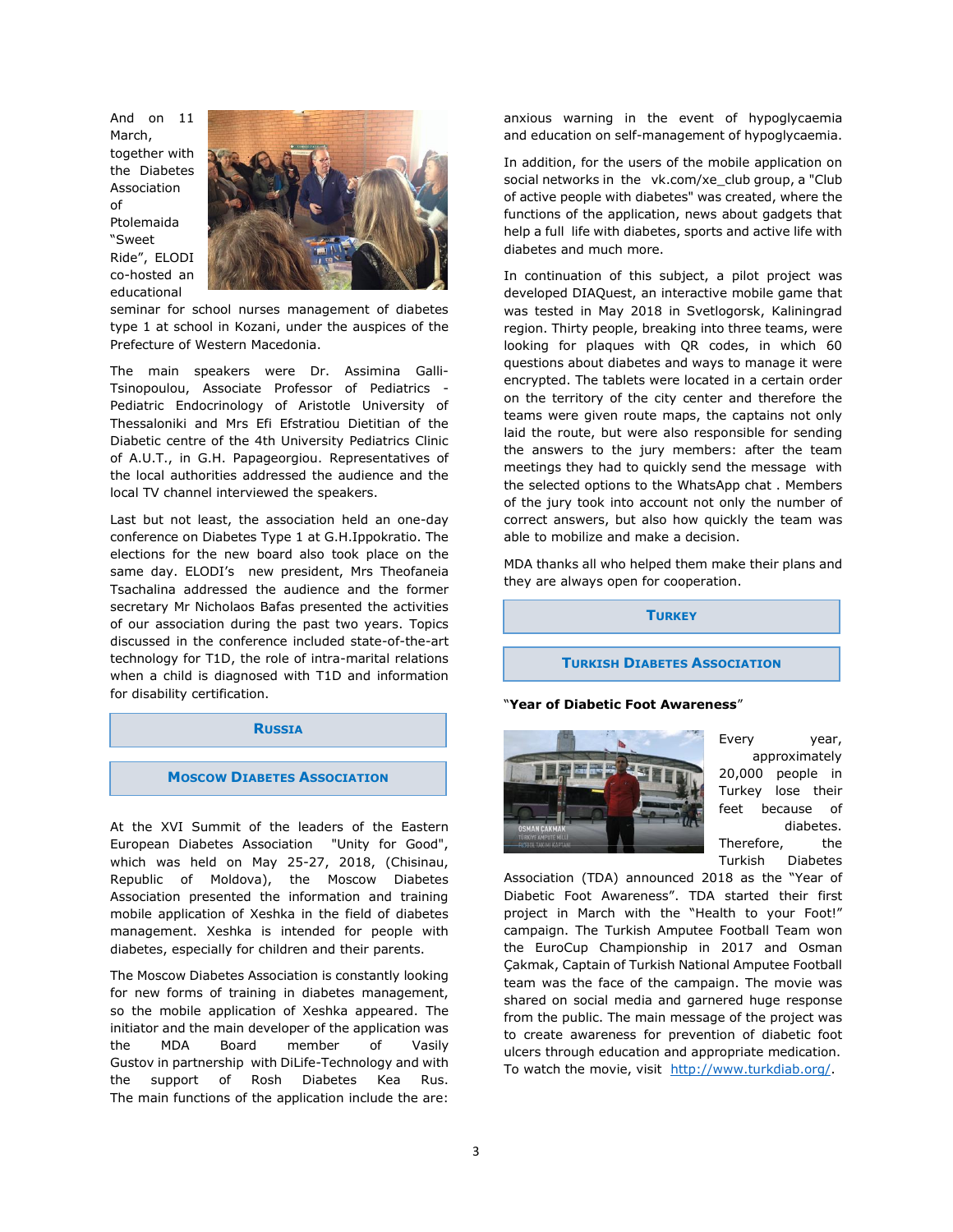

**Diabetes Diagnosis and Therapy Guidelines 2018**  The TDA published the "Diabetes Diagnosis and

Treatment Guidelines

2018". The guidelines were revised based upon the latest data and distributed to the attending physicians at the 54<sup>th</sup> Turkish National Diabetes Congress in Antalya, Turkey on 17 April, 2018. The guidelines will be uploaded to TDA website for free access.



**UKRAINE**

**UKRAINIAN DIABETIC FEDERATION**

#### "**Visit of IDF President: Professor Nam Cho**"

Invited by the Ukrainian Diabetic Federation (UDF), IDF President Professor Nam Cho visited Ukraine between 11-14 June, where more than 3 million of people living with diabetes. The exchange visit began with a meeting at the Institute of the European Union VP Komissarenko with Professor Nikolai Tronko, director of the State University "Institute of Endocrinology and Metabolism. Professor Cho also offered a lecture on the topic: "The Health Care System and the Training of Physicians in South Korea."



The programme included many insightful exchanges with the Ukrainian healthcare professionals working in the field of diabetes. One highlight of the visit is a

meeting between Professor Cho and the acting director Minister of Health of Ukraine Ulyana Suprun. During the conversation, the organization of the system of prevention of diabetes and assistance to people with diabetes in Ukraine was discussed. M. Tronko and V. Ocheretenko, V. Kurpital and O. Linchevsky were also involved in the participation. The IDF President also inspected VOKVETZ- a best practice diabetes centre.



On 14 June, a

meeting with the healthcare committee in the Ukrainian Parliament was organised. Professor Cho and Ms Valentynа Oсheretenko, the chair of UDF were among the participants. Ms Ocheretenko stressed the need to approve the National Program on the prevention and treatment of diabetes mellitus, which should be a "rational program". Participants also emphasised that prevention and early detection of diabetes is one of the most important factors in overcoming the problem of rapid increase of the burden of diabetes. The speakers agreed that for effective prevention, treatment of diabetes and social support for patients with diabetes, it is expedient to develop and approve the National Action Plan for the Prevention and Treatment of Diabetes for 2030.

# **IDF EUROPE PRIZES IN DIABETES**

#### **IDF EUROPE PRIZES IN DIABETES**

Do you still remember the insightful presentations by Dr Shivani Misra (UK) and Ms Cristina Cucchiarelli (Italy) in Abu Dhabi as winners of the 2017 IDF Prizes in Diabetes? You can read **HERE**, the interviews with both the awardees!

The 2018 Call for Nominations is launched and IDF Europe is thrilled to announce that along with the traditional prizes for **Young Researcher**, **Long**standing Achievement (the prize will go to an association in 2018).

If you know a young researcher, an association or an individual with an excellent track record of changing the landscape in diabetes, don't hesitate to nominate them before **10 August 2018**. Read more about the nomination process **[HERE](https://www.idf.org/our-network/regions-members/europe/mobilising-for-diabetes/idf-europe-prizes.html)**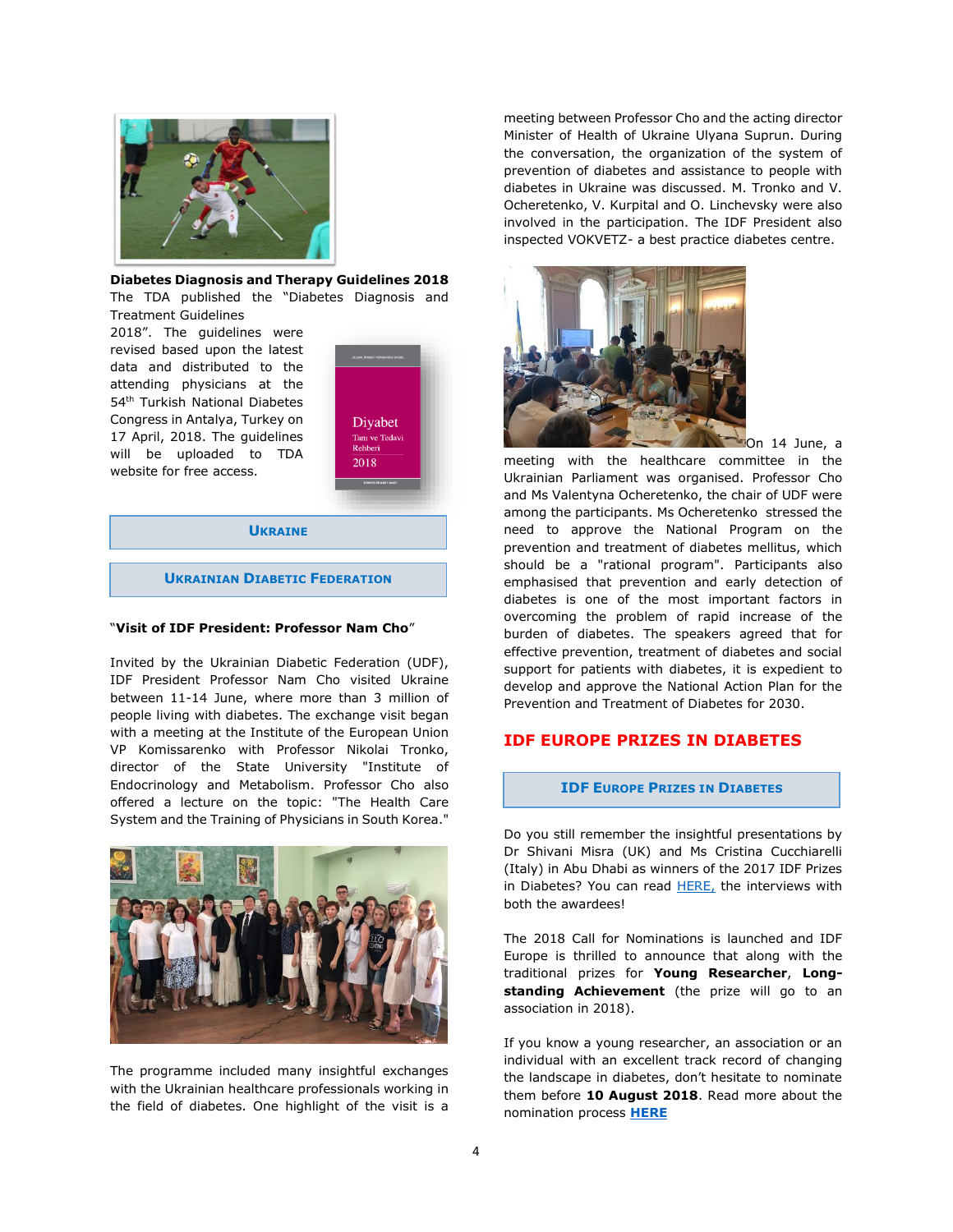The awardees will be invited to present their work at the Regional Council in Tirana, Albania between 24-25 November 2018.

We thank Air Liquide for supporting the Young



Researcher Prize and Eli Lilly and Company for supporting the Long-standing Achievement and Innovation prizes.

# **ADVOCACY**

#### **IMPACT DIABETES**

"Advocacy for changes" is one of the core missions of IDF Europe. Forty parliamentarians from across 18 European countries have signed up for IDF Europe's [IMPACT Diabetes](https://www.idf.org/our-network/regions-members/europe/mobilising-for-diabetes/impact-diabetes.html?view=mobiles®ion_id=7&content_id=24) Pledge. We are continuously looking to expand our supporting network of policy makers.

One example is the recent outreach letter we sent to Members of the European Parliament (MEPs) on addressing the issue of access to diabetes care in Europe.

Are you eager to join forces with IDF Europe in convincing more policy makers to dedicate additional financial and political resources for the betterment of diabetes care? Then, invite your local, national or European decision-makers to sign the Diabetes Pledge! You can find the pledge in different languages [here.](https://www.idf.org/our-network/regions-members/europe/mobilising-for-diabetes/impact-diabetes.html?view=mobiles®ion_id=7&content_id=25)

# **WORLD HEALTH DAY**



dream for many living with diabetes in Europe. Therefore, IDF Europe called for Universal Health Coverage for everyone in the continent. Our [newspiece](https://www.idf.org/our-network/regions-members/europe/europe-news/95-7-april-2018-world-health-day.html) was sent to more than 1800 recipients—including targeted Members of the European Parliament. The goal of the newspiece was to encourage them to sign up for our "IMPACT Diabetes Pledge" and show their commitment to "Health for All" and diabetes.

#### **WORLD DIABETES DAY 2018-2019**

"**[The Family and](https://www.idf.org/our-activities/world-diabetes-day.html) Diabetes**" was defined as a two-year theme for World Diabetes Day Campaign 2018-2019. IDF Europe gladly welcomes this concept and recognises both, the importance of the role of family for those living with diabetes and the idea of a global diabetes community.

By using this theme in our upcoming outreach to stakeholders, we are strengthening the "one voice" approach of advocating better diabetes prevention, care and education in Europe.

The regional office is working on some suggested take-home messages and visuals for World Diabetes Day awareness and we would be happy to share these with you in the coming months.

# **ECDA**

As a member of the **European Chronic Disease Alliance** (ECDA), IDF Europe supports action for improving the lives of people living with chronic diseases. Examples worth mentioning include a recent [supportive statement](http://www.alliancechronicdiseases.org/fileadmin/user_upload/ECDA_supportive_statement_to_NCD_Alliance_Global_Advocacy_Agenda.pdf) of NCD Alliance Global Advocacy Agenda of People Living with NCDs, a [letter](http://www.alliancechronicdiseases.org/fileadmin/user_upload/Letter_to_First_Vice-President_Timmermans_on_SDGs_and_health_in_the_MSP.pdf) sent to Vice-President Frans Timmermans of the European Commission on the implementation of the Sustainable [Development Goals \(SDGs\).](https://sustainabledevelopment.un.org/sdgs) The goal no. 3 of SDGs is dedicated to **Good Health and Well-being.** 



# **HEALTH AND TECHNOLOGY ASSESSMENT(HTA) STAKEHOLDER POOL**

With the exponential growth in new health technology and medical devices, the European Commission (EC) saw a need to create a separate legal framework for regulating activities related to HTA. IDF Europe has been invited to participate in the HTA Stakeholder Pool as a patient organisation, through the EU Joint Action - **EUnetHTA**. Following months of consultations and preparatory work, the EC has released a legislative proposal on the HTA, with a goal to facilitate EU cooperation in the area of HTA.

You can read the full legislative proposal [here](https://ec.europa.eu/health/sites/health/files/technology_assessment/docs/com2018_51_en.pdf) and the factsheet [here.](http://europa.eu/rapid/press-release_MEMO-18-487_en.htm)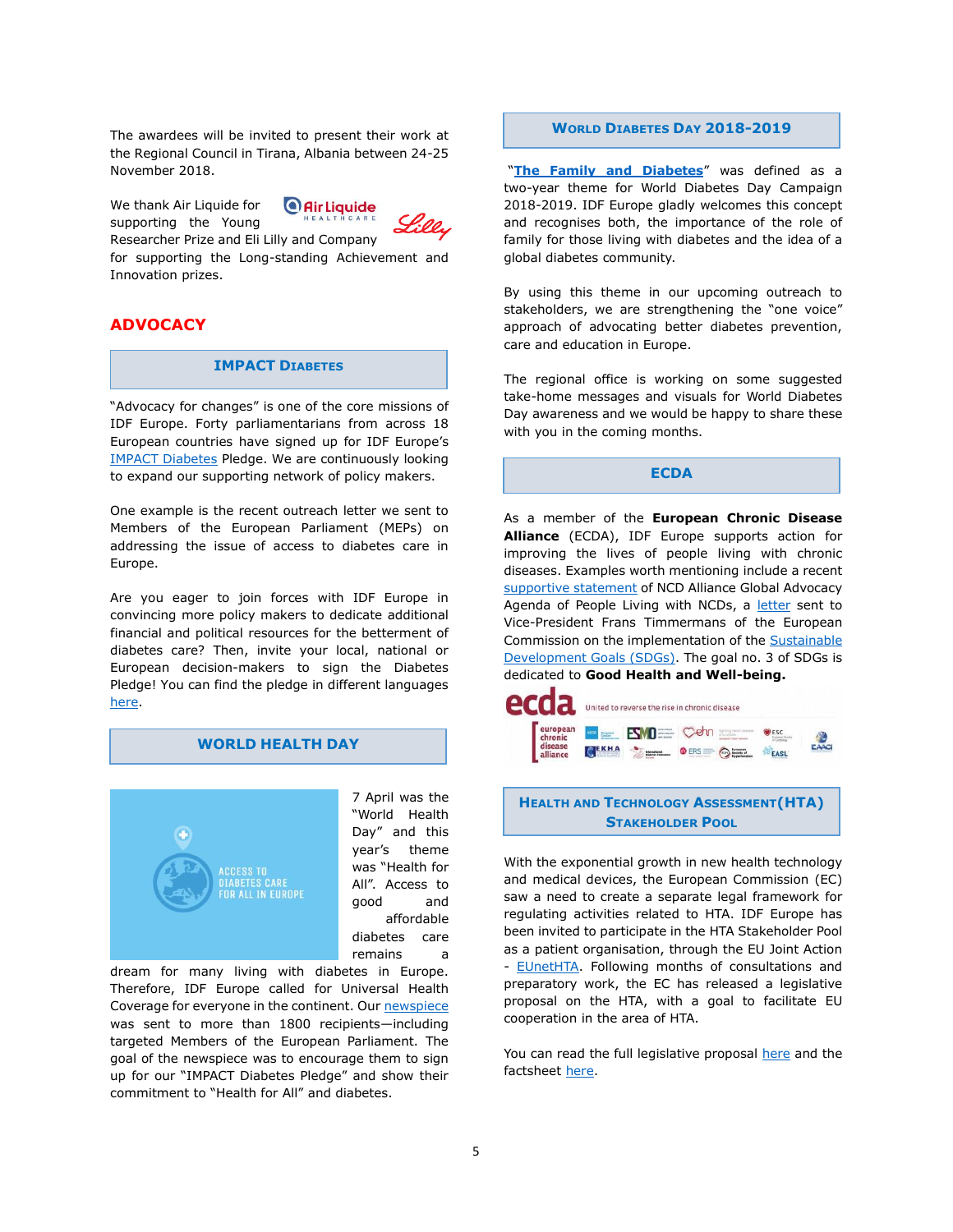# **YOUTH**

#### **IDF EUROPE YOUTH CHAPTER: YOURAH!**



Visit the following link for more information on the YOURAH Projects: [https://www.idf.org/our](https://www.idf.org/our-network/regions-members/europe/youth/youth-projects.html)[network/regions](https://www.idf.org/our-network/regions-members/europe/youth/youth-projects.html)[members/europe/youth/youth](https://www.idf.org/our-network/regions-members/europe/youth/youth-projects.html)[projects.html](https://www.idf.org/our-network/regions-members/europe/youth/youth-projects.html)

**World Health Day webinar**: YOURAH young advocates are eager to make a difference and have their voices heard on the issue of "Universal Health Coverage", so they organised a webinar on 11 April. The webinar featured young patient representatives from across the continent present their perspectives on access to



diabetes care in low, middle and high-income countries.

You can re-watch the webinar [here.](https://www.youtube.com/watch?v=ZHZJEe386XI)

### **YOUTH LEADERSHIP CAMP**

It is our great pleasure to announce, that the  $8<sup>th</sup>$ edition of the IDF Europe Youth Leadership Camp (YLC) is taking place in **Srby, Prague, Czech Republic** between **8-14 July**. It is hosted by our member Svaz diabetiků České republiky, z.s. and organised in close cooperation with DIAstyl z.s.

The call for application has closed on 26 April and we have received 120 applications. Thank you for your interest and we congratulate the selected the selected candidates!

# **EU-FUNDED PROJECTS: AN UPDATE**

#### **Feel4Diabetes**

The project **Feel4Diabetes** (F4D) is entering the last 18 months of its schedule and the project partners are concentrating on their field



work in the six countries (Belgium, Bulgaria, Finland, Greece, Hungary and Spain). The most recent consortium meeting took place in Helsinki, Finland on 13-14 June. Meanwhile, IDF Europe is coordinating the upcoming dissemination meeting at the Committee of the Regions in Brussels on 24 September. We thank Committee Member of the Region Mr Karsten Uno

Petersen for hosting this event. International policy makers and researchers will come together for sharing the lessons learned in cost-effective community-based diabetes prevention strategies.

For more information about the project, please visit [here.](https://www.idf.org/our-network/regions-members/europe/eu-research-projects/8-feel4diabetes.html)

#### **CarbeDiab**

Acknowledging a gap in integrated care for type 2 diabetes, a call for tender was launched by the European Commission. Creating synergies with excellent service providers in Germany, Italy, the Netherlands, Portugal, Spain and Turkey, the consortium has successfully secured funding for the Phase 1 tender. The objective of the project was to create an innovative ICT solution for patient empowerment and the self-management for those living with Type 2 diabetes. More information and update will follow.

# **OTHER NEWS AND EVENTS**

#### **PCDE**

The 15th International Primary Care Diabetes Europe conference took place in the beautiful city of Barcelona, Spain on 13-14 April. IDF Europe was represented by Chair-Elect Dr Niti Pall, who was also the presenting author for the accepted poster titled "Integrating diabetes evidence into practice: Challenges and Opportunities to Bridge the Gaps".



**JOINT MEETING MEMBER STATES AND STAKEHOLDERS ON FRONT-OF-PACK NUTRITION LABELLING BRUSSELS, 23 APRIL** 

The European Commission has organised a Joint Meeting between Member States and Stakeholders on front-of-pack (FOP) nutrition labelling on 23 April in Brussels. IDF Europe attended the meeting as a stakeholder representing the interests of those living with diabetes and are in need to clear and easy-tounderstand nutritional information, especially in relation to the carbohydrates content in food.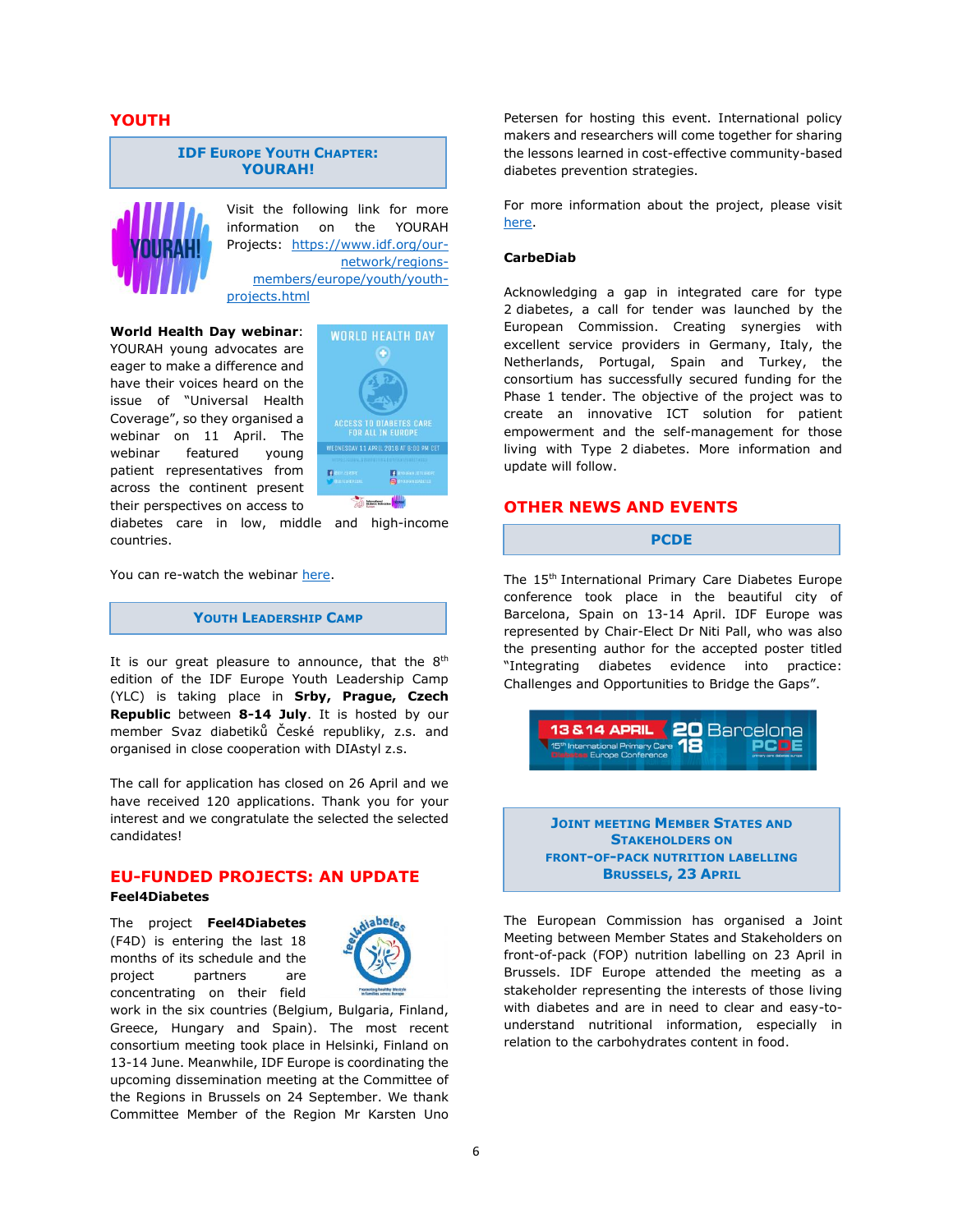# **HTA MEETING WITH HEALTH COMMISSIONER BRUSSELS, 15 MAY**

IDF Europe was invited as one of the stakeholders to meet the EU Health Commissioner Vytenis Andriukaitis to share the views of patients representatives on the proposed Health and Technology Assessment (HTA) [legislative proposal](https://ec.europa.eu/health/sites/health/files/technology_assessment/docs/com2018_51final_en.pdf) which the European Commission released at the end of January 2018. IDF Europe welcomes this initiative which will substantially restructure the current national framework of how assessments for innovative therapies and medical devices will be performed. We have also joined forces with other patient organisations to call for transparency and inclusion of different stakeholders during the evaluation phase of new medical technologies.

# **ECDA EP MEETING BRUSSELS, 16 MAY**

As a member of the European Chronic Disease Alliance (ECDA), IDF Europe participated in the event of launching a manifesto of calling for greater EU investment in chronic disease prevention and management in the next European Commission's agenda.

The 4 priority actions of the ECDA manifesto are: 1. A structured EU framework on chronic diseases 2. A fuller focus on health and tackling NCDs within the EU 'Sustainable Europe' Strategy

3. Better targeting of funding and investment by the EU in respect to tackling chronic diseases

4. A European Chronic Disease Awareness Day

The meeting was well attended by MEPs and representatives from various EU institutions and civil society organisations.

The detailed summary report can be found **HERE**.

#### **SANDRA BRŠEC ROLIH ELECTED AS EPHA Board Member**



We are proud to share the news the IDF Europe Board Member Ms

Sandra Bršec Rolih has been chosen as the Board Member for the European Public Health Alliance (EPHA), of which IDF Europe is a member. As stated

in her election manifesto, Sandra is determined to bring the burden of diabetes and its complications forward as a key public health issue and to contribute to a strong voice for better health in Europe.

Congratulations Sandra and we are looking forward to hearing your work with EPHA!



It is with great pleasure, that IDF invites you all to a new series of live educational events focusing on issues around diabetes complications. India, country with the second most diabetes cases recorded(73 million in 2017), is the ideal setting for IDF 2018. The congress will feature over 100 invited speakers from around the world; a dynamic programme, spread over seven streams, which will provide participants with the latest research, treatments and tools to limit and treat diabetes complications; and a lively exhibition showcasing the latest advances in diabetes complications care and technology.

Abstract submission ended on 31 May.

For more information, please visit [https://www.idf.org/our](https://www.idf.org/our-activities/congress/hyderabad-2018.html)[activities/congress/hyderabad-2018.html](https://www.idf.org/our-activities/congress/hyderabad-2018.html)

#### **IDF EUROPE PARTNERS**

Our projects to improve lives of those living with diabetes are only possible with the support from various partners. To explore new partners and renew existing ties, IDF Europe organised a Partners Meeting in Brussels on 9 April 2018. The IDF Europe Board representatives, regional office staff asnd invited partners engaged in a fruitful discussion of sharing common goals, possible synergies and upcoming plans for 2018.

We express our gratitude to all existing partners (in alphabetical order): Astra Zeneca, Dexcom, Eli Lilly and Company, Janssen, Medtronic, Novo Nordisk, Pfizer, Roche, Sanofi.

IDF Europe is privileged and honoured to announce that Air Liquide Healthcare is our latest ir Liquide

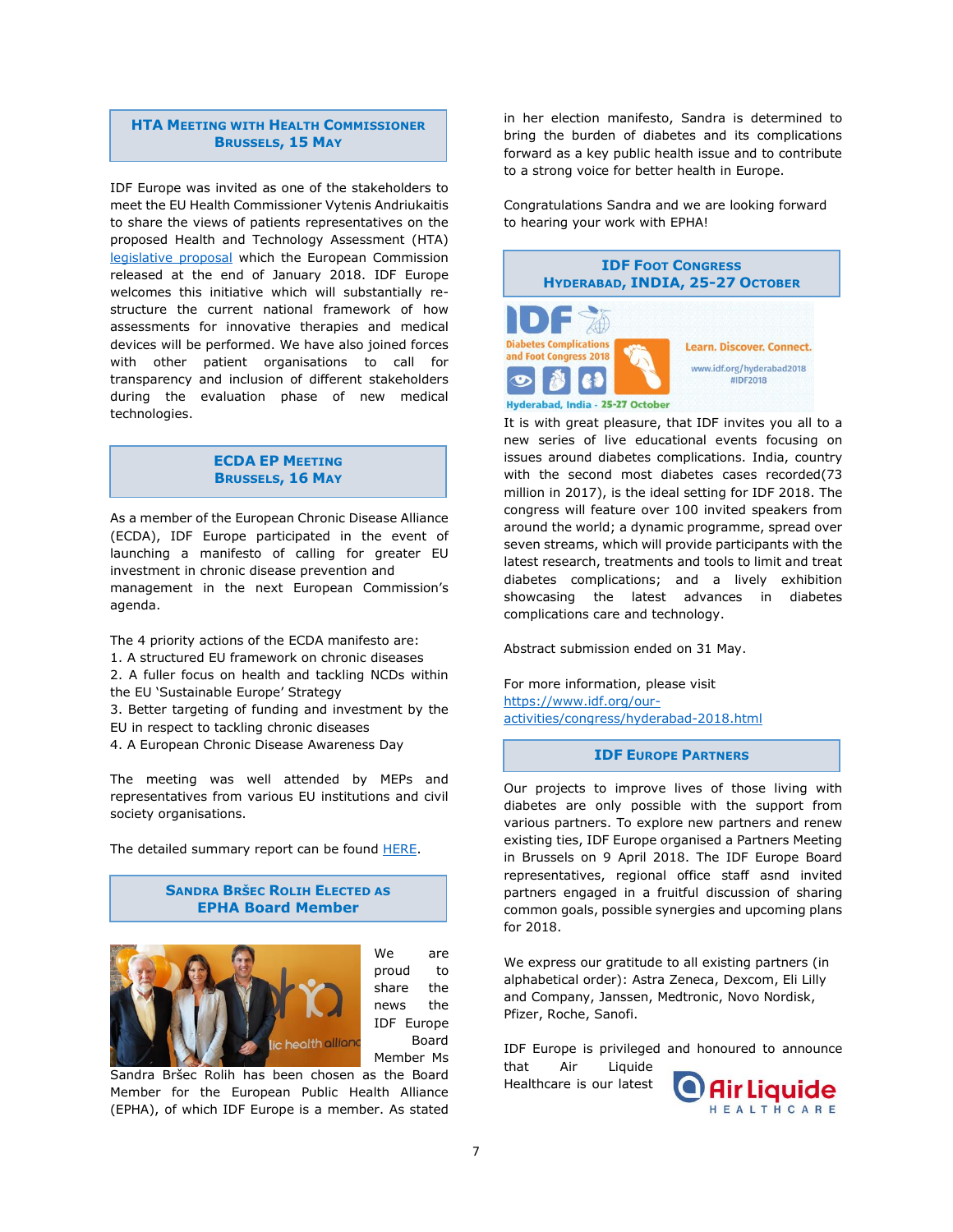partner in supporting the mission towards a world without diabetes.

Air Liquide Healthcare supplies medical gases, home healthcare services, hygiene products, medical equipment and specialty ingredients. In 2017, Air Liquide served over 15,000 hospitals and clinics and more than 1.5 million patients at home throughout the world, thanks to the 16,500 dedicated employees. In Home Healthcare, Air Liquide Healthcare, European leader, provides home healthcare services in compliance with medical prescription for patients suffering from chronic diseases and requiring infusion therapies such as diabetes or Parkinson's disease, as well as COPD (Chronic Obstructive Pulmonary Disease) and sleep apnoea.

# **NEWS FROM THE REGIONAL OFFICE**

#### **FAREWELL STELLA!**



Joining IDF Europe almost three years ago, Stella has transformed the Regional Office and the organisation's capacity in advocacy, fundraising and membership engagement. During her term, Stella managed to substantially increase the level of professionalism in

the team and forged new partnerships in diabetes alliance. Successfully rebranding the IMPACT Diabetes Pledge initiative, initiating a new Youth programme and attracting new sponsorship for IDF Europe are just a few of her achievements. She has decided that now is the time for her to take up other new challenges and we wish her all the best!

#### **WELCOME IGNACIO!**



Ignacio Garamendi joins IDFE as European Regional Manager to manage and lead the Regional Executive Office. He is a qualified professional with Degrees and Masters in Social and Information Sciences and Business in renown Universities in Spain, France and

the UK. He has led for profit and non for profit Companies and Organizations in Pharma and Biotech and Food and Drink Industry Sectors as Director General and President with National, European and International scope, and with an accent on Innovation, Strategy and Governance. He fosters sharing knowledge and co-creation with stakeholders as the

way to grow in consensus and value. He is passionate with classical music, travel and gastronomy.

#### **WELCOME ERNEST!**



Ernest Karuranga is the latest intern joining the IDF Europe Regional Office. He is a trained public health specialist from Lund University, Sweden and has a medical degree from Rwanda. With more than five years of experience in public health

programs and clinical medicine practice, Ernst is excited to pursue a career in health education promotion and health improvement. His past experiences include directing public health projects as well as implementing changes through health education initiatives in poor settings. He enjoys mentorship trainings in health improvement and interacting with people. Having a passion for research and development in human health, he will support various EU-funded projects that IDF Europe is involved with, by sharing his medical expertise and knowledge in change management.

#### **CALL FOR STAFF EXCHANGE 2018**

Every year the Regional Office hosts one or more staff exchange from our member associations and 2018 is no different. The office looks forward to hosting a staff exchange for 3-6 months this year, the exact timeframe and duration are negotiable. This is a unique opportunity for the Regional Office to better understand your work at the national level and in return, provide you with an opportunity to peep into our work in youth, EU advocacy as well as World Diabetes Day activities and communications. We are particularly interested in candidates with a background in communications and project management. For more information and the application form, please click [HERE.](https://www.idf.org/our-network/regions-members/europe/about-us/staff-exchange-programme.html)

#### **REGIONAL COUNCIL**

Congratulate the **Albanian Diabetes Association** for being chosen to host IDF Europe' s Regional Council and TEAM meeting on 24-25 November 2018. The meetings will be held at the Tirana International Hotel and Conference Centre (8 Scanderberg Square, Tirana). We will communicate shortly regarding the programme and application for travel supports. Save the date in your agenda!